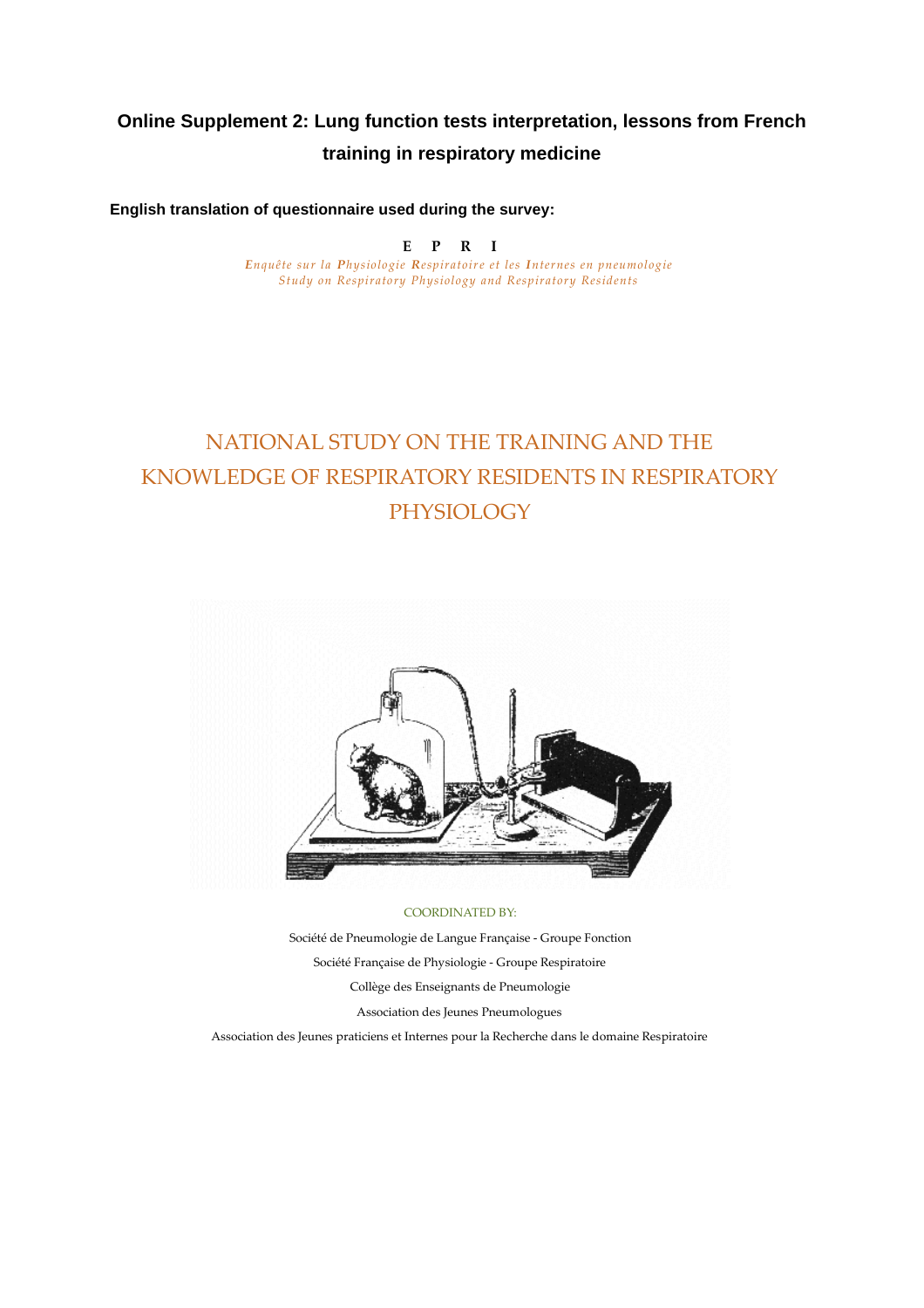# General training

| <b>General information</b>                                                                                                                                                                                  |  |  |  |  |
|-------------------------------------------------------------------------------------------------------------------------------------------------------------------------------------------------------------|--|--|--|--|
| In which country did you go to medical school:<br>France<br>Belgium<br>Other (specify)                                                                                                                      |  |  |  |  |
| Currently, you are in your  semesters of training:<br>3<br>5<br>8<br>2<br>4<br>6<br>7                                                                                                                       |  |  |  |  |
| What is you gender:<br>Male<br>Female                                                                                                                                                                       |  |  |  |  |
| What is your year of birth:19                                                                                                                                                                               |  |  |  |  |
| At then end of your medical school, how did you assess your knowledge in lung func-<br>tion tests interpretation?                                                                                           |  |  |  |  |
| No knowledge<br>Basic knowledge<br>Minimal knowledge<br>Good knowledge                                                                                                                                      |  |  |  |  |
| What was your ranking at the final national medical school test?<br>$1001 - 2000$<br>$501 - 1000$<br>$2001 - 3000$<br>$3001 - 4000$<br>$1 - 500$                                                            |  |  |  |  |
| Have you done a Masters in Science :<br>No<br>Currently<br>Planned<br>Yes                                                                                                                                   |  |  |  |  |
| How many semesters on a respiratory ward have you done (including this semester)?                                                                                                                           |  |  |  |  |
| 8<br>1<br>2<br>3<br>5<br>6                                                                                                                                                                                  |  |  |  |  |
| What kind of practice are you planning to enter after your training?                                                                                                                                        |  |  |  |  |
| Consultant in a<br>Consultant in a<br>Private hospital<br>Private<br>hospital<br>teaching hospital<br>Part private - part consultant<br>Professor / Reader<br>Consultant in a lung function test laboratory |  |  |  |  |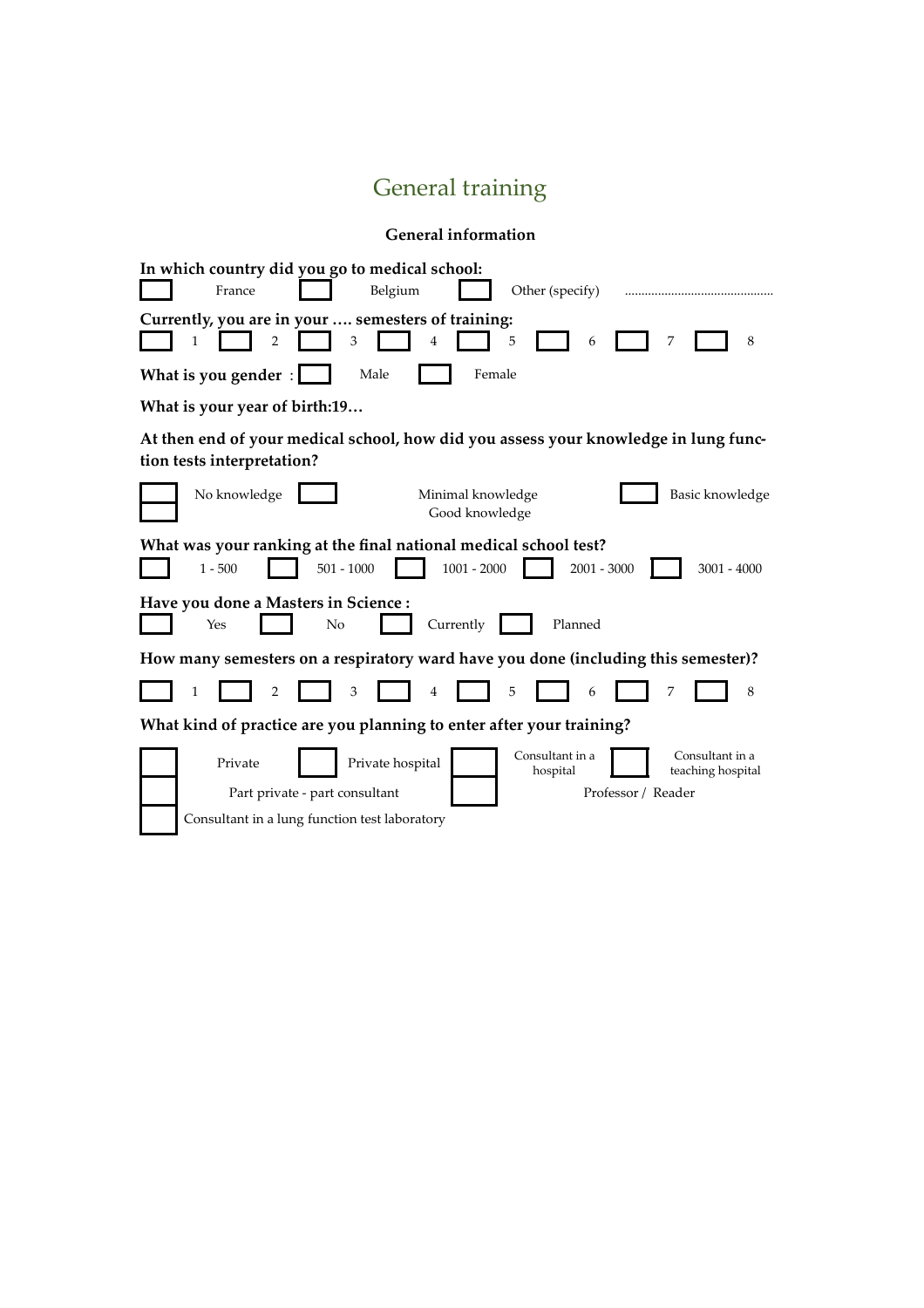**Practical training in respiratory physiology**

| During your placement on respiratory wards, did you take time to interpret lung func-                                                                                                                           |
|-----------------------------------------------------------------------------------------------------------------------------------------------------------------------------------------------------------------|
| tion tests?                                                                                                                                                                                                     |
| No<br>Yes                                                                                                                                                                                                       |
| Have you done an internship in a lung function tests laboratory (including this semes-                                                                                                                          |
| ter)<br>Currently<br>Yes<br>No<br>Planned                                                                                                                                                                       |
| In your teaching hospital, a placement in a lung function tests laboratory is :<br>Recommended<br>Mandatory<br>Possible<br>Impossible                                                                           |
| In your teaching hospital, do all the residents have the opportunity to access a place-<br>ment in a lung function tests laboratory?<br>Yes<br>Only a minority<br>Half of them<br>Majority of them              |
| In your teaching hospital, the placement in a lung function tests laboratory is<br>Stand alone placement<br>Associated with a respiratory ward<br>Associated with a bronchoscopy unit<br>Associated to a clinic |
| In your teaching hospital, generally, when do residents have access to the lung function<br>tests laboratory?<br>Beginning of training<br>Mid training<br>End of training                                       |
| How would you rate the interest of a placement in a lung function test laboratory?<br>5<br>9<br>0<br>10                                                                                                         |
| In your opinion, what is the most adequate length for a placement in a lung function<br>tests laboratory (in months)?                                                                                           |
| 1<br>3<br>5<br>2<br>4<br>6                                                                                                                                                                                      |
| Do you think that a placement in a lung function tests laboratory should be associated<br>to a placement in a bronchoscopy unit?                                                                                |
| No opinion<br>No<br>Yes                                                                                                                                                                                         |
| At the end of your training, what kind of lung function tests do you think that you will<br>be able to interpret?                                                                                               |
| Ones with intermediate difficulty<br>None<br>Only simple ones<br>All lung function tests                                                                                                                        |
| How would you rate your current practical training on lung function tests?<br>5<br>3<br>4<br>6<br>9<br>10                                                                                                       |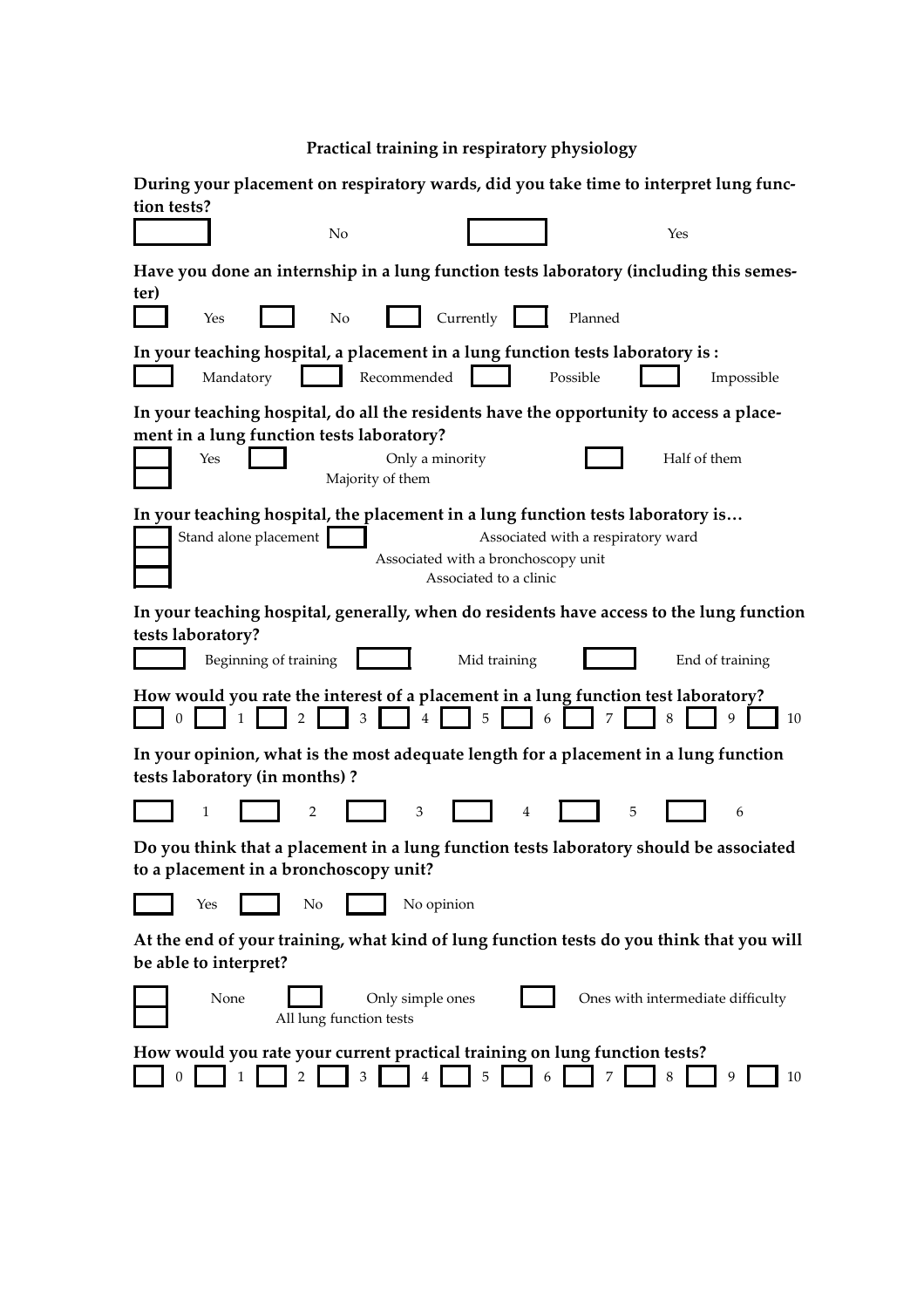|   |   | Theoretical training in respiratory physiology: |  |  |   |  |
|---|---|-------------------------------------------------|--|--|---|--|
| . | . |                                                 |  |  | . |  |

| Currently<br>N <sub>o</sub><br>Yes                                                                                             |
|--------------------------------------------------------------------------------------------------------------------------------|
| How useful do you think that such training is?                                                                                 |
| (0:Useless / 10:Essential)                                                                                                     |
| 3<br>4<br>5<br>10<br>6                                                                                                         |
| Did you attend a teaching seminar (not organised by the academic district) on lung<br>function tests interpretation?           |
| Never<br>Several times<br>Once                                                                                                 |
| Have you read a textbook on respiratory physiology? (If yes, which one?)                                                       |
| No<br>Yes                                                                                                                      |
| Respiratory physiology text book read :                                                                                        |
| Are you planning to apply to for additional university training on respiratory physiolo-                                       |
| gy?                                                                                                                            |
| No<br>Currently<br>Planned<br>Yes                                                                                              |
| Do you think your training in medical school provided you with sufficient knowledge<br>for lung function tests interpretation? |
| (0: Not at all / 10: Yes, totally)                                                                                             |
| $\overline{0}$<br>3<br>5<br>10<br>4<br>6<br>7<br>8<br>9                                                                        |
| How would you rate your current theoretical training on lung function tests?                                                   |
| 5<br>0<br>2<br>3<br>8<br>9<br>10<br>4<br>6                                                                                     |
| <b>Comments:</b>                                                                                                               |
|                                                                                                                                |
|                                                                                                                                |
|                                                                                                                                |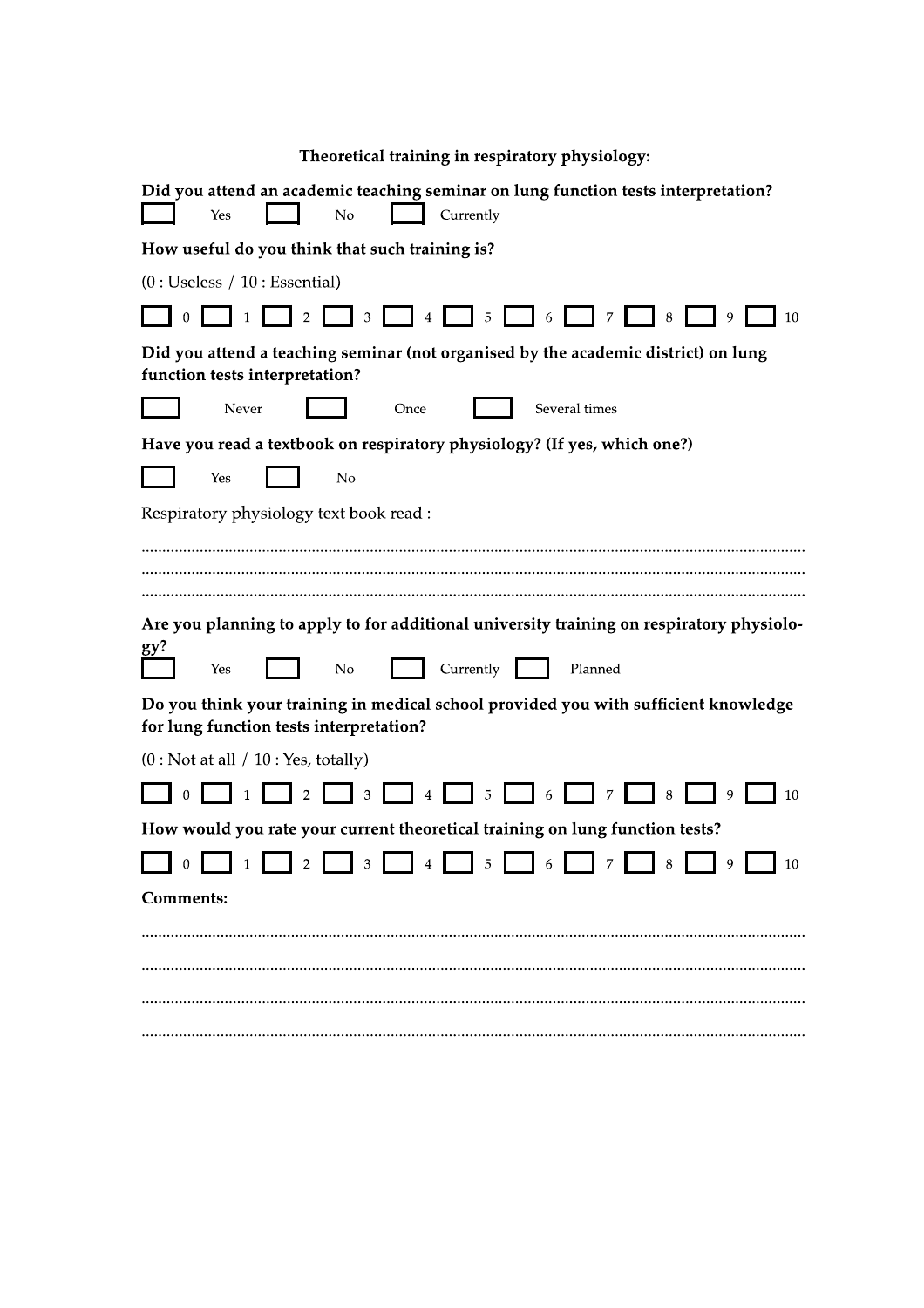# Questionnaire

### **Multiple Choice Questions**

**Select correct answers**

#### **One or multiple answers are possible**

### **MCQ1 : Spirometry normal values published in ERJ 1993 suppl 16 are valid:**

| Between 18 and 60 years old                   |
|-----------------------------------------------|
| Between 18 and 80 years old                   |
| For women with a height between 145 and 180cm |
| For women with a height between 150 and 185cm |

Between 18 and 70 years old For caucasians For eurasians For all ethnicity

#### **MCQ2 : Regarding lung volume measurements?**

Helium dilution is the reference technique Plethysmography is the reference technique

Plethysmography is not adequate for patients with obstructive diseases Helium dilution is not adequate for patients with obstructive diseases

| - Flemum diffusion is not adequate for patients with obstructive diseases |  |  |
|---------------------------------------------------------------------------|--|--|
|                                                                           |  |  |
|                                                                           |  |  |

|                            |                | Pre Beta 2      |        |          | Post Beta 2    |        |
|----------------------------|----------------|-----------------|--------|----------|----------------|--------|
|                            | Norm.          | <b>Measured</b> | %Norm. | Measured | Dif Pre%       | %Norm. |
|                            | Flow / volumes |                 |        |          |                |        |
| FVC(L)                     | 2.56           | 2.15            | 84     | 2.36     | 10             | 92     |
| FEV1(L)                    | 1.91           | 0.77            | 40     | 0.77     | $\Omega$       | 40     |
| FEV1/VC $\left(\% \right)$ | 73             | 32              | 44     | 33       | $\overline{2}$ | 45     |
| MEF (L/S)                  | 2.35           | 0.26            | 11     | 0.23     | $-8$           | 10     |
| FEF75 $(L/S)$              | 5.73           | 0.56            | 10     | 0.55     | $-2$           | 10     |
| FEF50 (L/S)                | 3.11           | 0.26            | 11     | 0.23     | $-13$          | 8      |
| FEF35 $(L/S)$              | 0.68           | 0.15            | 22     | 0.11     | $-36$          | 16     |
| PEF(L/S)<br>6.31           |                | 2.53            | 40     | 2.8      | 10             | 44     |
|                            |                |                 |        |          |                |        |

| Lung volumes |  |
|--------------|--|
|--------------|--|

| VC(L)                               | 2.62 | 2.39 | 91  |
|-------------------------------------|------|------|-----|
| TLC(L)                              | 5.3  | 4.49 | 85  |
| RV(L)                               | 2.52 | 2.1  | 83  |
| $RV/TLC$ $\left(\frac{0}{0}\right)$ | 44   | 47   | 105 |
| $FRC$ (L)                           | 3.24 | 2.89 | 89  |
| ERV(L)                              | 0.86 | 0.79 | 91  |

#### **MCQ3 : Using above LFT, you diagnose an obstruction that:**

Is not reversible according to ERS 2005 criteria Is reversible according to ERS 2005 criteria

Is compatible with stage 2 COPD (GOLD 2010)

Is compatible with stage 3 COPD (GOLD 2010)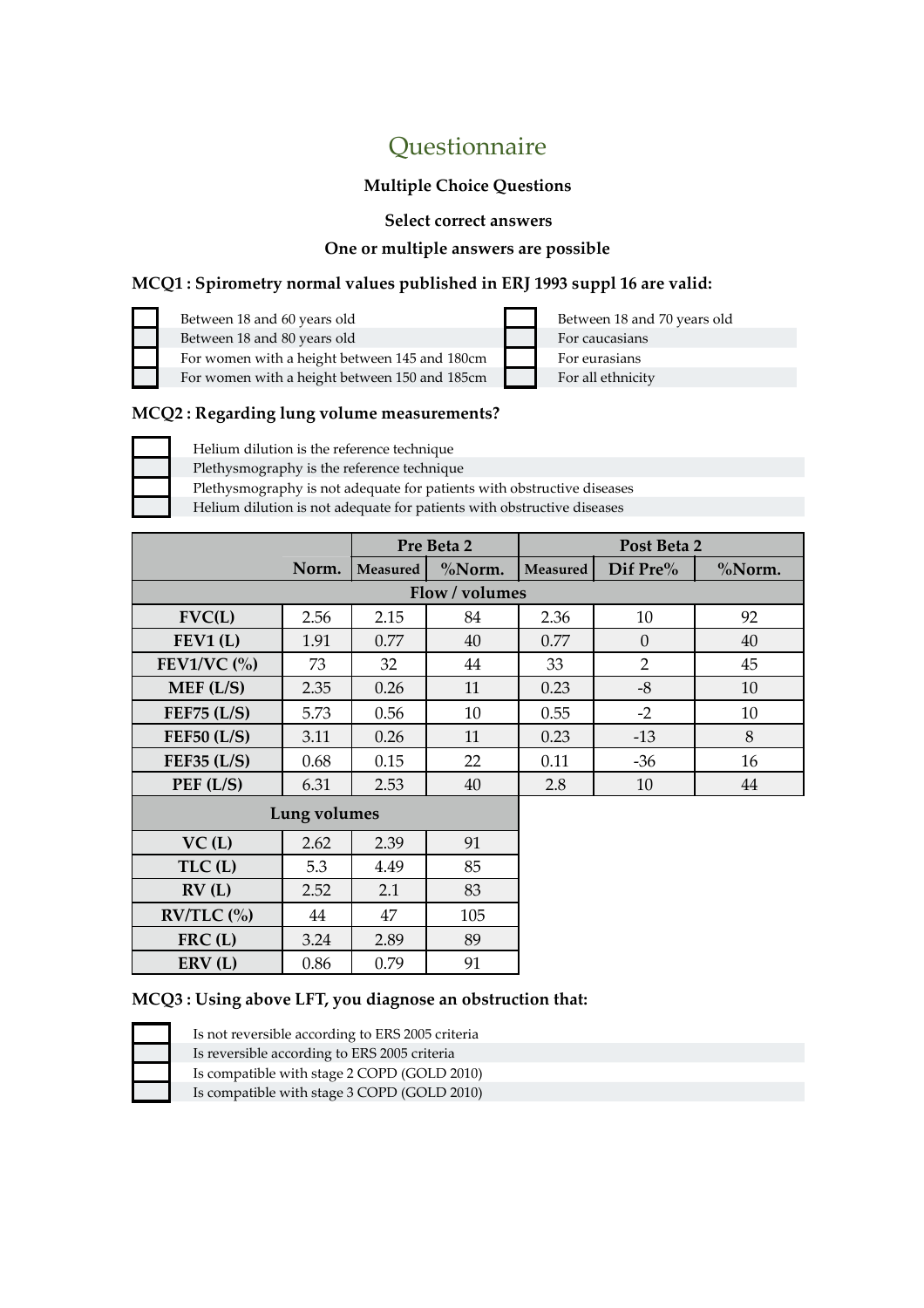#### **MCQ4 : Regarding maintenance of the plethysmography cabin:**

It is not necessary to adjust tempeature and athmospheric pressure every day Pneumotachograph must be calibrated every morning using a 3L syringe During the day, recalibration is useless Once setup, it is not necessary to control cabin calibrated leaks Guidelines commands monthly « biological » calibration with 2 healthy subjects.

### **MCQ5: Regarding validity of plethysmography results:**

| Needs at least 2 measures of FRC and TLC within 20% of variability |
|--------------------------------------------------------------------|
| Needs at least 2 measures of FRC and TLC within 10% of variability |
| Needs at least to RV measure within 20% of variability             |
| Needs at least to RV measure within 10% of variability             |
| The best FRC is selected                                           |
|                                                                    |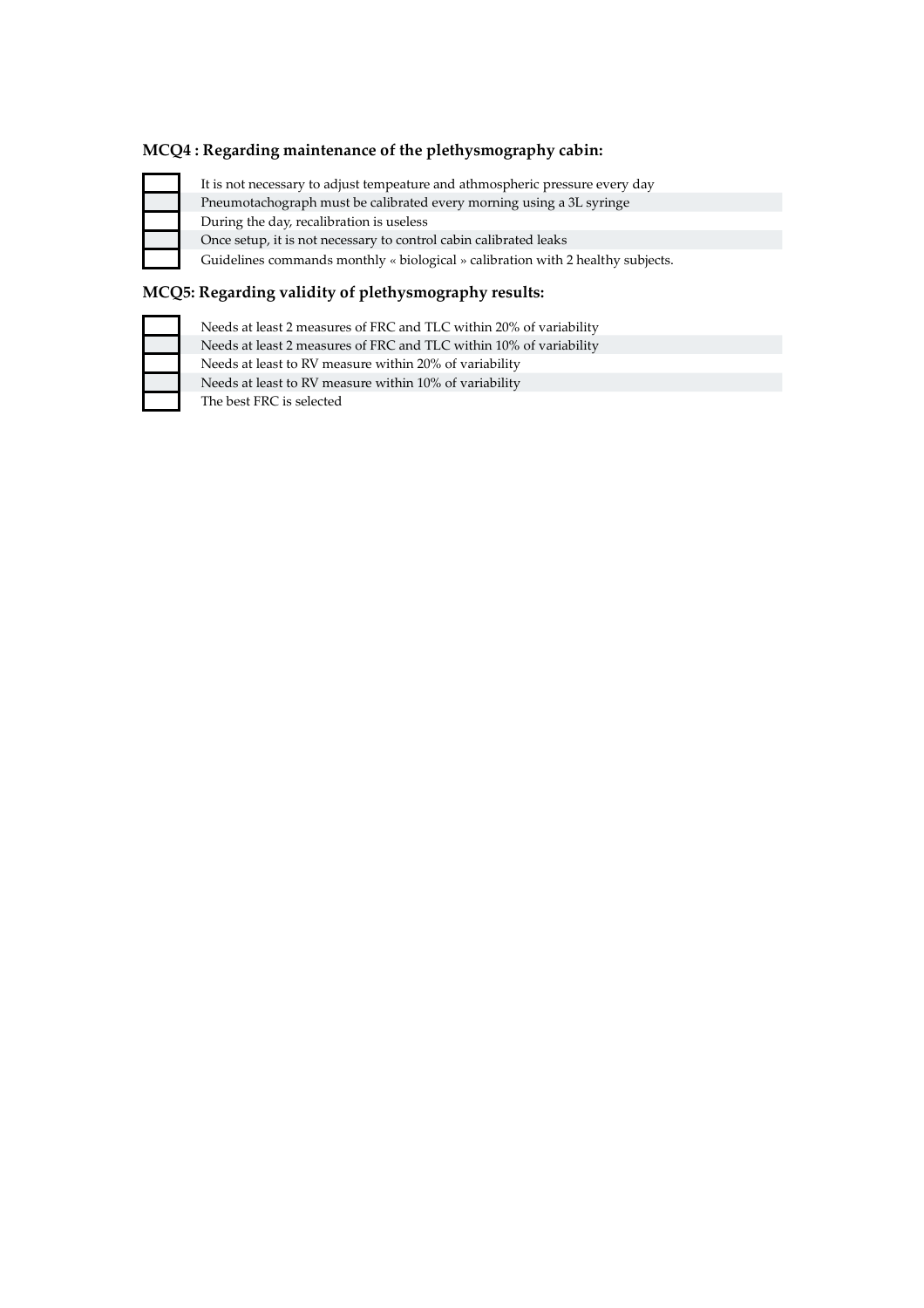#### Clinical scenario

#### Clinical case 1:

This patient had his LFT performed following acute type II respiratory failure. He is 68. His height is 166cm, his weight 80kg.

|                |              |                | Pre Beta 2 |                 | Post Beta 2 |               |
|----------------|--------------|----------------|------------|-----------------|-------------|---------------|
|                | Norm.        | Measured       | %Norm.     | <b>Measured</b> | Dif Pre%    | %Norm.        |
|                |              | Flow / volumes |            |                 |             |               |
| FVC(L)         | 3.43         | 3.23           | 94         | 3.91            | 21          | 114           |
| FEV1(L)        | 2.65         | 1.76           | 67         | 1.93            | 9           | 73            |
| FEV1/FVC $(%)$ | 75           | 55             | 73         | 49              | $-10$       | 41            |
| FEV1/VC $(%)$  | 75           | 52             | 70         |                 |             |               |
| MEF (L/S)      | 2.96         | 1.49           | 50         | 1.22            | $-18$       | 41            |
| FEF75 $(L/S)$  | 6.59         | 2.74           | 42         | 2.26            | $-17$       | 34            |
| FEF50 $(L/S)$  | 3.8          | 0.92           | 24         | 0.95            | 3           | 25            |
| FEF35 $(L/S)$  | 1.2          | 0.24           | 20         | 0.17            | $-27$       | 15            |
| PEF(L/S)       | 7.38         | 5.74           | 78         | 6.33            | 10          | 66            |
|                | Lung volumes |                |            | Débit           |             |               |
| VC(L)          | 3.55         | 3.39           | 96         |                 |             | ventoline 4.0 |
| TLC(L)         | 6.18         | 7.86           | 127        |                 |             |               |
| RV(L)          | 2.46         | 4.47           | 182        |                 |             |               |
| $RV/TLC$ (%)   | 41           | 57             | 139        |                 |             |               |
| $FRC$ (L)      | 3.41         | 5.24           | 154        |                 |             |               |

81

Volume

## Question 1 : What is (are) your diagnosis? What is its severity?

0.77

0.95

ERV(L)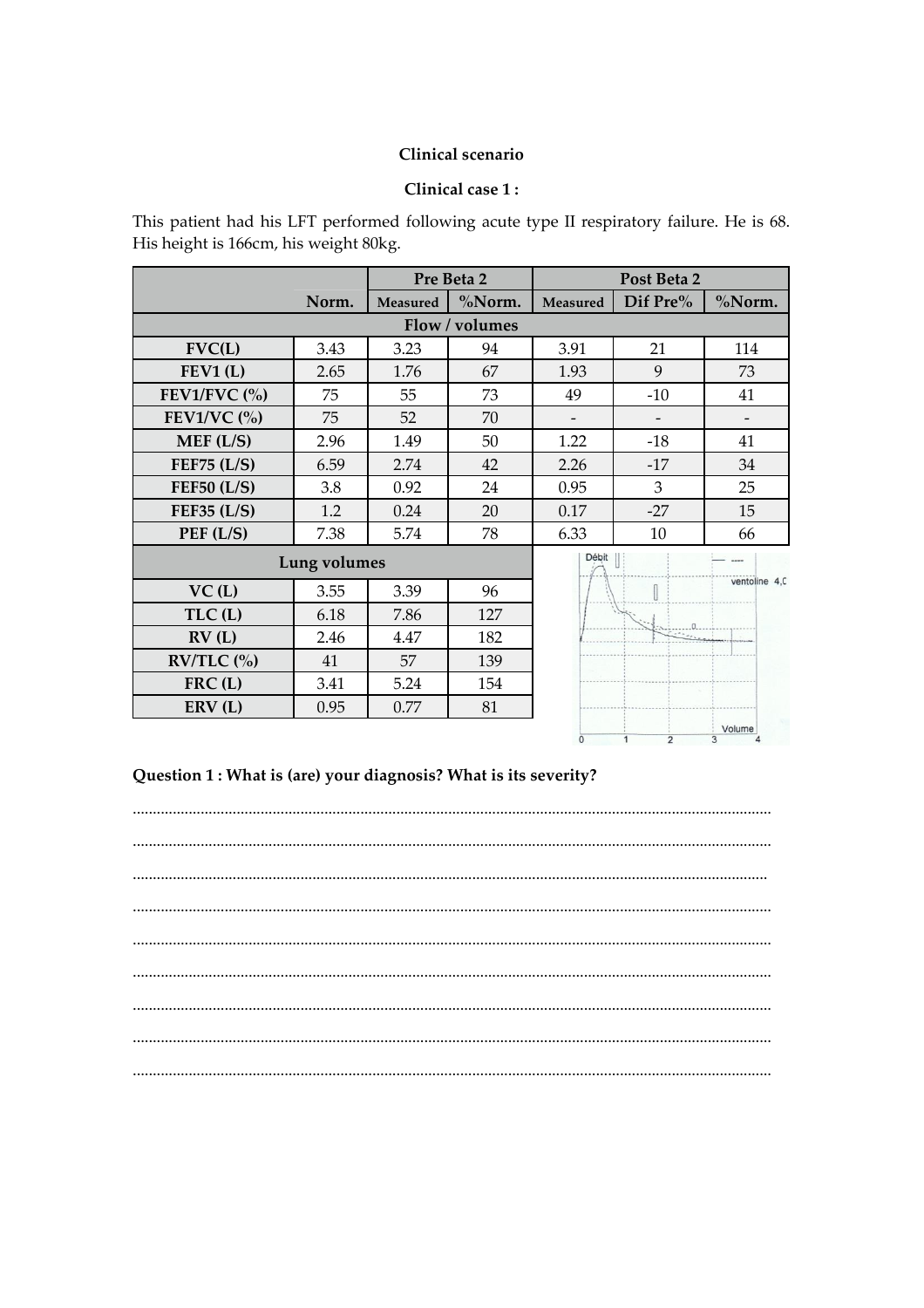#### **Clinical case 2 :**

|                                     |       | Pre Beta 2       |                     |                          | Post Beta 2                      |                          |  |
|-------------------------------------|-------|------------------|---------------------|--------------------------|----------------------------------|--------------------------|--|
|                                     |       | Norm.   Measured |                     |                          | $\%$ Norm. Measured Dif Pre $\%$ | %Norm.                   |  |
|                                     |       |                  | Flow / volumes      |                          |                                  |                          |  |
| FVC(L)                              | 4.21  | 4.28             | 102                 | 4.18                     | $\mathbf{1}$                     |                          |  |
| FEV1(L)                             | 3.41  | 2.94             | 86                  | 2.88                     | $-6$                             |                          |  |
| FEV1/FVC $(\% )$                    |       | 68.67            |                     | 69.03                    | $-15$                            |                          |  |
| FEV1/VC $(%)$                       |       | 67.37            |                     | 65.03                    | $-10$                            |                          |  |
| MEF (L/S)                           | 3.36  | 4.63             | 138                 |                          | $-8$                             |                          |  |
| FEF75 $(L/S)$                       | 7.42  | 4.35             | 59                  | 2.95                     | $-32$                            |                          |  |
| FEF50 (L/S)                         | 4.58  | 3.48             | 76                  | 2.91                     | $-16$                            |                          |  |
| FEF35 $(L/S)$                       | 1.82  | 0.67             | 37                  | 0.46                     | -31                              |                          |  |
| PEF (L/S)                           | 8.5   | 4.35             | 51                  | 3.22                     | $-26$                            |                          |  |
|                                     |       |                  | <b>Lung volumes</b> |                          |                                  |                          |  |
| VC(L)                               | 4.38  | 4.36             | 99                  | 4.38                     | $\mathbf{1}$                     | 100                      |  |
| TLC(L)                              | 6.58  | 7.29             | 111                 | 6.87                     | $-6$                             | 104                      |  |
| RV(L)                               | 2.11  | 2.93             | 139                 | 2.49                     | $-15$                            | 116                      |  |
| $RV/TLC$ $\left(\frac{0}{0}\right)$ | 33.46 | 40.22            | 120                 | 36.19                    | $-10$                            | 108                      |  |
| $FRC$ (L)                           | 3.36  | 4.63             | 138                 | 4.25                     | $-8$                             | 126                      |  |
| VT(L)                               | 0.45  | 0.57             | 127                 | 0.53                     | $-8$                             | 117                      |  |
| ERV(L)                              | 1.25  | 1.7              | 135                 | 1.76                     | $\overline{4}$                   | 141                      |  |
| <b>Diffusion</b>                    |       |                  |                     |                          |                                  |                          |  |
| <b>TLCO SB</b>                      | 28.87 | 21.73            | 75                  | $\blacksquare$           | $\overline{\phantom{0}}$         | $\overline{\phantom{a}}$ |  |
| AV                                  | 6.43  | 5.6              | 87                  | $\overline{\phantom{a}}$ |                                  |                          |  |
| <b>TLCO/AV</b>                      | 4.38  | 3.88             | 89                  | $\overline{\phantom{0}}$ |                                  | $\overline{\phantom{0}}$ |  |

This patient is referred for pre-operative assessment. He mentions to you « some throat problems ». He is a 50 year-old ex-smoker (25PY). He weights 63 kg. His height is 171cm.

#### **Question 1 : What is (are) your diagnosis?**

................................................................................................................................................................ ................................................................................................................................................................ ................................................................................................................................................................ ................................................................................................................................................................ ................................................................................................................................................................ ................................................................................................................................................................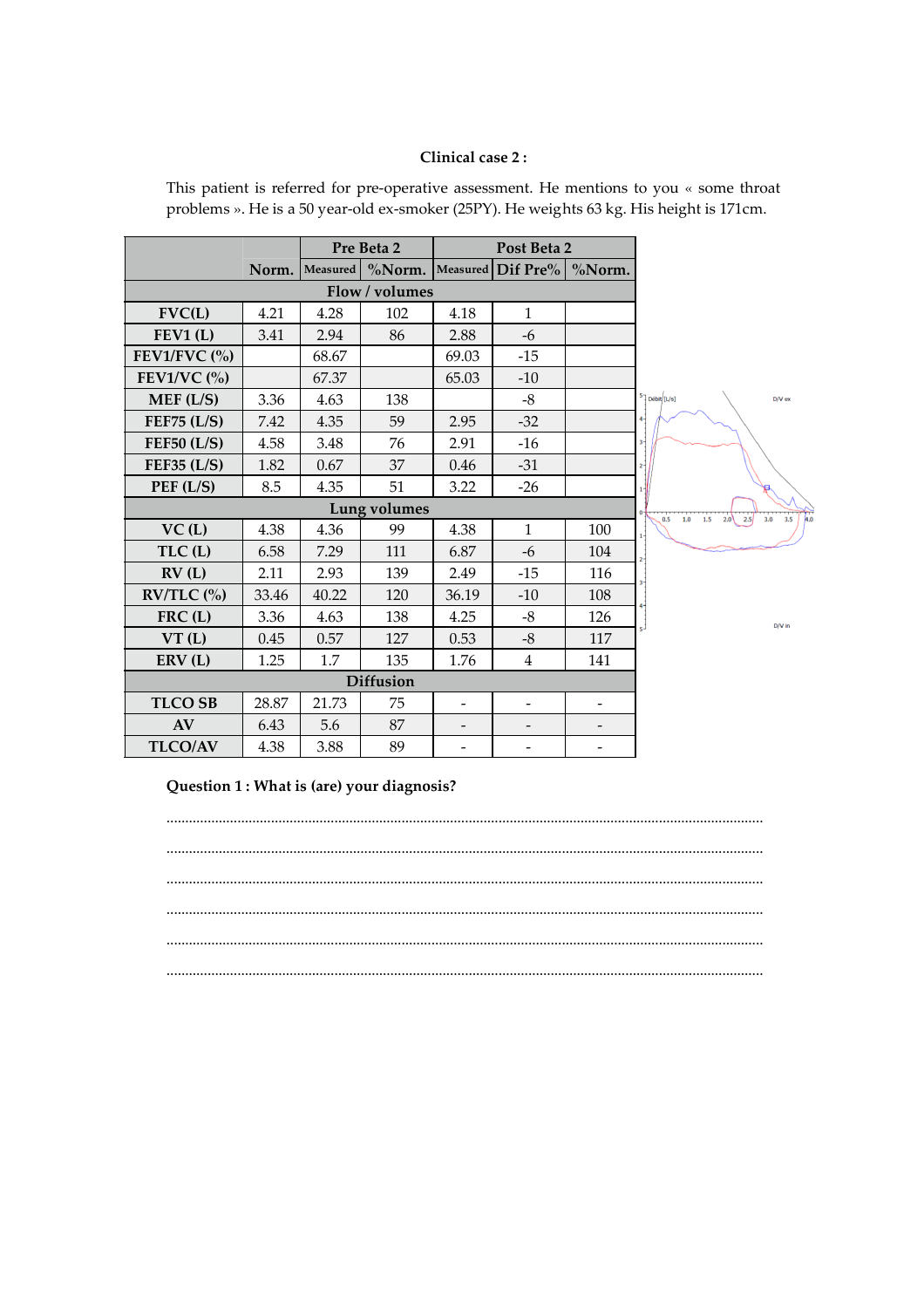#### Clinical case 3:

This 70 year old patient (height 177cm - weight 52kg) is referred to you for review. He previously had a left upper lobectomy. He is an ex-smoker with 50PY history. Clinical examination shows a diminution in air entry on the right side.

|                            |                |                  | Pre Beta 2              |                                     |              |          | Pre Beta 2 |
|----------------------------|----------------|------------------|-------------------------|-------------------------------------|--------------|----------|------------|
|                            | Norm.          | Measured         | %Norm.                  |                                     | Norm.        | Measured | %Norm.     |
|                            | Flow / volumes |                  |                         |                                     | Lung volumes |          |            |
| FVC(L)                     | 4.03           | 2.66             | 66                      | VC(L)                               | 4.19         | 2.63     | 63         |
| FEV1(L)                    | 3.09           | 1.92             | 62                      | TLC(L)                              | 7.06         | 4.03     | 57         |
| FEV1/FVC $\left(\%\right)$ | 75             | 72               | 97                      | RV(L)                               | 2.63         | 1.4      | 53         |
| FEV1/VC $(%)$              | 75             | 76               | 102                     | $RV/TLC$ $\left(\frac{0}{0}\right)$ | 41           | 35       | 84         |
| MEF (L/S)                  | 3.12           | 3.68             | 118                     | FRC(L)                              | 3.68         | 2.41     | 65         |
| FEF75 $(L/S)$              | 7.16           | 6.98             | 97                      | VT(L)                               | 3.68         | 2.73     | 74         |
| FEF50 (L/S)                | 4.19           | 2.19             | 52                      | ERV(L)                              | 1.05         | 1.01     | 96         |
| FEF35 $(L/S)$              | 1.46           | 0.39             | 27                      |                                     |              |          |            |
| PEF (L/S)                  | 8.01           | 9.19             | 115                     |                                     |              |          |            |
|                            |                |                  | <b>Diffusion</b>        |                                     |              |          |            |
| TLCO SB (ml/min/mmHg)      |                |                  |                         |                                     | 26.82        | 10.53    | 39         |
| AV(L)                      |                |                  |                         |                                     |              | 3.96     | 56         |
|                            |                |                  | TLCO/AV (ml/min/mmHg/L) |                                     | 3.8          | 2.96     | 78         |
|                            |                | $\text{Vir (L)}$ |                         |                                     | 4.19         | 2.44     | 58         |

Question 1 : What is (are) your diagnosis?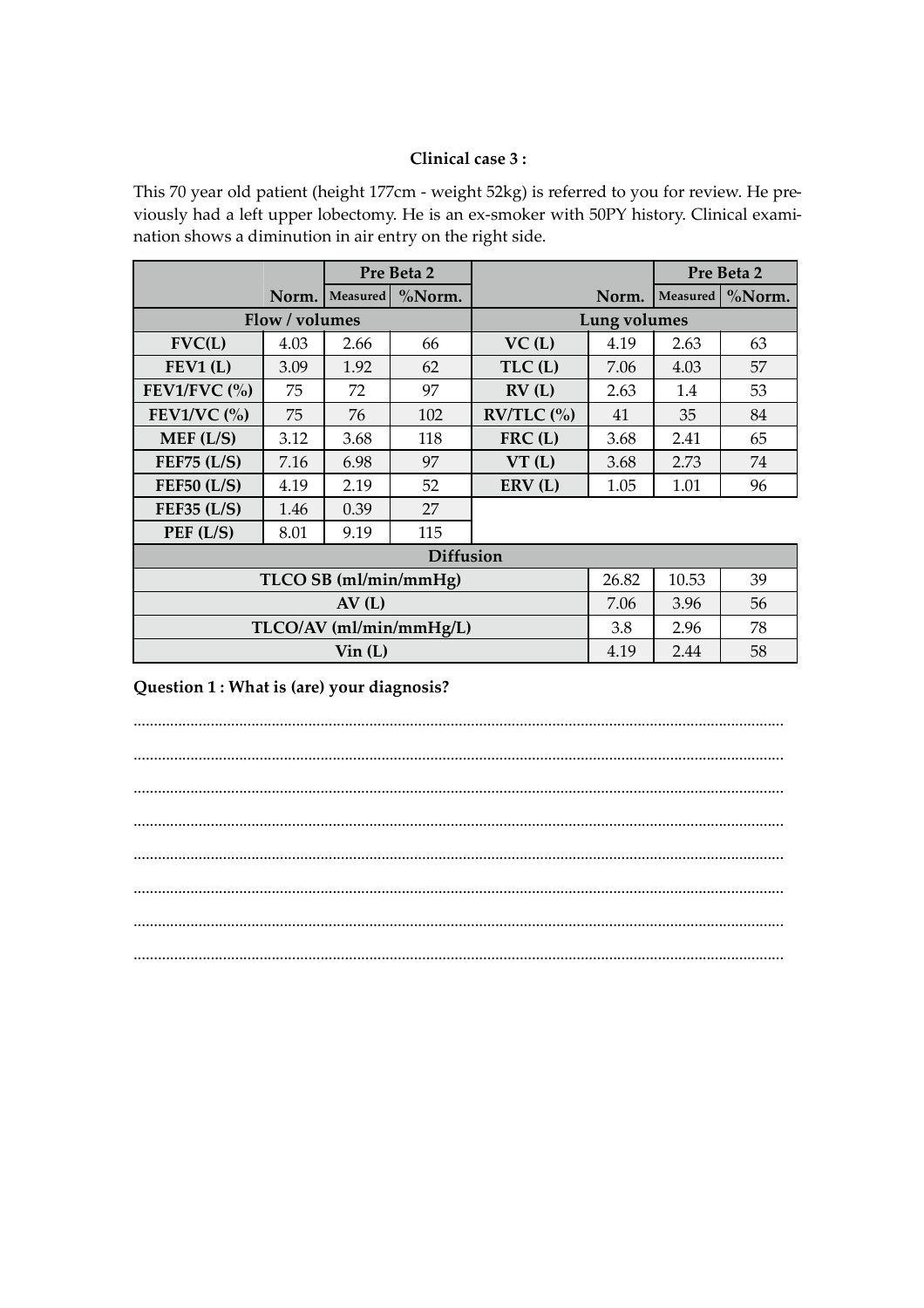#### Clinical case 4:

This 66 year-old gentleman is referred to you for followup of diffuse interstitial pneumonitis. His breathlessness has increased. CT performed showed stable interstitial lesions. His height is 165cm, his weight is 69kg.

|                             |                         | Pre Beta 2            |                  |                                     |                     |                 | Pre Beta 2 |
|-----------------------------|-------------------------|-----------------------|------------------|-------------------------------------|---------------------|-----------------|------------|
|                             | Norm.                   | Measured              | %Norm.           |                                     | Norm.               | <b>Measured</b> | %Norm.     |
|                             | Flow / volumes          |                       |                  |                                     | <b>Lung volumes</b> |                 |            |
| FVC(L)                      | 3.45                    | 2.46                  | 71               | VC(L)                               | 3.57                | 2.46            | 69         |
| FEV1(L)                     | 2.69                    | 1.92                  | 71               | TLC(L)                              | 6.1                 | 3.91            | 64         |
| FEV1/FVC $\left(\% \right)$ |                         | 77.73                 |                  | RV(L)                               | 2.38                | 1.44            | 61         |
| FEV1/VC $(%)$               | 75.33                   | 77.73                 | 103              | $RV/TLC$ $\left(\frac{0}{0}\right)$ | 39.7                | 36.94           | 93         |
| MEF(L/S)                    | 3.06                    | 2.11                  | 69               | FRC(L)                              | 3.37                | 1.82            | 54         |
| FEF75 $(L/S)$               | 6.63                    | 6.7                   | 101              | VT(L)                               | 0.49                | 1.04            | 211        |
| FEF50 (L/S)                 | 3.86                    | 3.48                  | 90               | ERV(L)                              | 0.98                | 0.37            | 38         |
| FEF35 $(L/S)$               | 1.25                    | 0.57                  | 46               |                                     |                     |                 |            |
| PEF (L/S)                   | 7.44                    | 6.7                   | 90               |                                     |                     |                 |            |
|                             |                         |                       | <b>Diffusion</b> |                                     |                     |                 |            |
|                             |                         | TLCO SB (ml/min/mmHg) |                  |                                     | 23.73               | 6.56            | 28         |
| AV(L)                       |                         |                       |                  |                                     |                     | 3.68            | 62         |
|                             | TLCO/AV (ml/min/mmHg/L) |                       |                  |                                     |                     |                 | 46         |
|                             |                         | $\text{Vir (L)}$      |                  |                                     | 3.57                | 2.47            | 69         |

Question 1 : What is (are) your diagnosis? What is its severity?

Question 2 : Arterial blood gas results are pH 7.47 PaCO2 29.8mmHg (3.9kPa) PaO2 57.3mmHg (6.64kPa) HCO3-21,4mmol/l. What is your interpretation?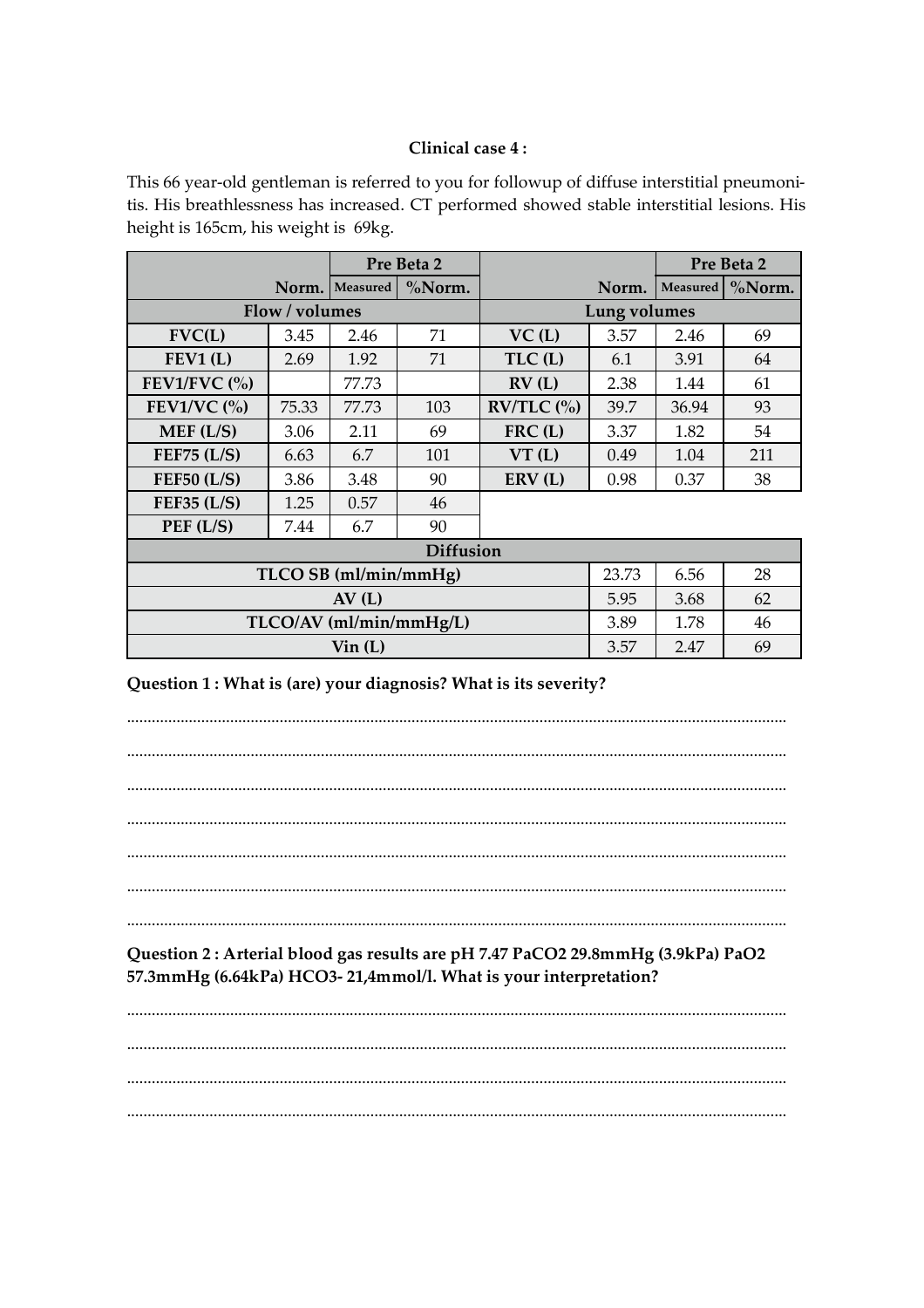**Question 3 : You perform a new arterial blood gas with a FiO2 of 100%: pH 7.44 PaCO2 32.3mmHg (4,03kPa) PaO2 428mmHg (57kPa) HCO3- 21.9mmol/l with an estimated shunt at 14%. Select correct answers (Multiple answers possible)**

| This result is abnormal                                                        |
|--------------------------------------------------------------------------------|
| This result is normal                                                          |
| Physiological shunt is between 5 and 20%                                       |
| A shunt is abnormal only if Pa02 is not above 300mmHg (40kPa) during hyperoxia |
| A shunt above 6% is abnormal                                                   |

### **Question 4 : What test do you recommend to identify this patients problem(s)?**

................................................................................................................................................................ ................................................................................................................................................................

#### **Clinical case 5 :**

You see this 44 years old patient following a respiratory failure secondary to legionnaires disease. After acute illness recovery, his daytime PaCO2 is 47mmHg (6,3kPa). His weight is 50kg, his height is 171cm.

|                       |                         | Pre Beta 2       |        |              |       |          | Pre Beta 2 |
|-----------------------|-------------------------|------------------|--------|--------------|-------|----------|------------|
|                       |                         | Norm.   Measured | %Norm. |              | Norm. | Measured | $\%$ Norm. |
|                       | Flow / volumes          |                  |        | Lung volumes |       |          |            |
| FVC(L)                | 4.37                    | 2.63             | 60     | VC(L)        | 4.55  | 2.69     | 59         |
| FEV1(L)               | 3.59                    | 2.44             | 68     | TLC(L)       | 6.58  | 7.11     | 108        |
| FEV1/FVC $(%)$        |                         | 92.56            |        | RV(L)        | 4.41  | 4.41     | 223        |
| FEV1/VC $(%)$         | 79.29                   | 90.6             | 114    | $RV/TLC$ (%) | 31.12 | 62       | 200        |
| MEF(L/S)              | 4.13                    | 3.82             | 93     | $FRC$ (L)    | 3.31  | 4.98     | 150        |
| FEF75 $(L/S)$         | 7.59                    | 6.18             | 81     | VT(L)        | 0.36  | 0.98     | 260        |
| <b>FEF50 (L/S)</b>    | 4.77                    | 4.42             | 93     | ERV(L)       | 0.56  | 0.56     | 22         |
| <b>FEF35 (L/S)</b>    | 1.98                    | 1.57             | 79     |              |       |          |            |
| PEF (L/S)             | 8.76                    | 6.33             | 72     |              |       |          |            |
| <b>Diffusion</b>      |                         |                  |        |              |       |          |            |
| TLCO SB (ml/min/mmHg) |                         |                  |        |              | 30.05 | 18.03    | 60         |
| AV(L)                 |                         |                  |        |              | 6.43  | 4.49     | 77         |
|                       | TLCO/AV (ml/min/mmHg/L) |                  |        |              |       | 3.64     | 80         |

**Question 1 : What is (are) your diagnosis?**

................................................................................................................................................................ ................................................................................................................................................................ ................................................................................................................................................................ ................................................................................................................................................................ ................................................................................................................................................................